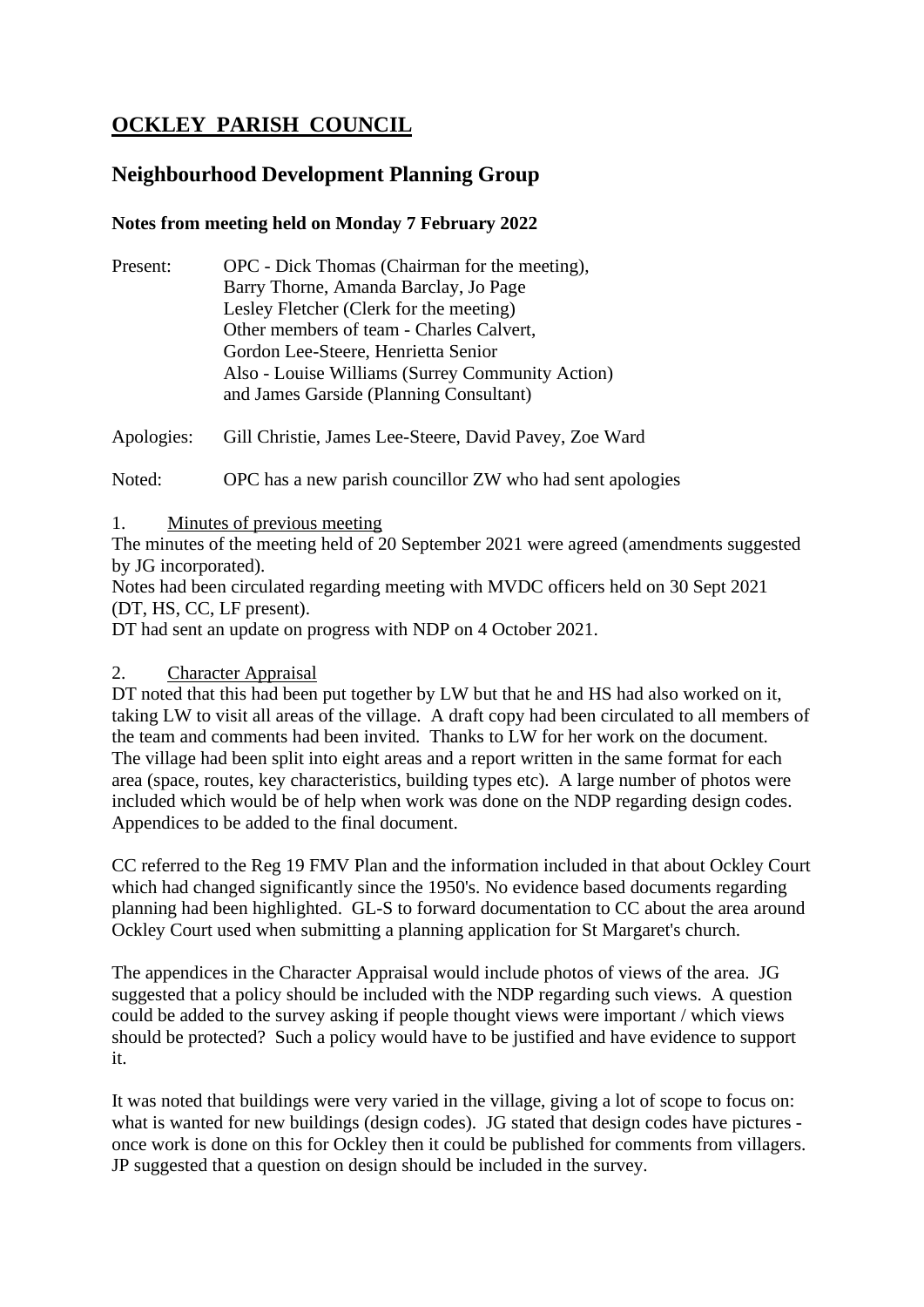DT commented that details could be highlighted at a village meeting which he thought should be held towards the end of March.

#### 3. Survey

The latest version of the survey had been circulated. Thanks to JP for all the work she had done on the survey. Comments had been received from some members of the team. LW to create / amend survey. LW, through SCA, would organise the survey (online / survey monkey). Paper copies would be made available for those who did not have internet access. Parishioners to be informed of the survey through the parish magazine, FB, noticeboards etc.

The introduction would be updated to take into account Reg 19 FMV. It would also be made more concise.

Discussions were held regarding housing (buy, shared ownership, rent etc), housing needs (affordable, social etc), size of properties, density on site. Sites had been included in the Reg 19 FMV. The Ockley NDP would not include sites. However the Ockley NDP could influence developments in the FMV Plan. Some questions on the survey to be taken out and others amended to take into account Reg 19 FMV. Questions on protected views and spaces, design codes could be added.

Noted that Reg 19 FMV puts number on future development at 52 houses on 3 sites and a further 23 houses on windfall sites. CC voiced concerns regarding sites excluded in Reg 19. 27 sites put forward with 24 rejected. GL-S stated that if a planning application (currently gone to appeal) went ahead then this would take up all the allocated number. The Ockley NDP survey would not have any influence on FMV. Villagers should be made aware of this in the introduction of the survey.

DT stated that O 53 would be amended to take into account the fact that a team had been set up to look at having a Community Hub in the old school buildings.

#### Agreed:

- LW to amend survey, circulate for comments then produce final copy
- Survey to be ready for 1 March 2022
- Survey to be completed online survey monkey link / QR code to be made available
- Hard copy to be made available for those who have no internet access (contact DT who will deliver, sae for reply provided)
- Article in parish magazine to provide information and links
- Information and links to be put on FB pages and two noticeboards
- Final response date 21 March 2022
- Public meeting to be held late March

#### 4. Public meeting

JG suggested that the public meeting should focus on the survey; highlighting the work that is being done by the team, noting the points that are being looked at and the context of the plan. He would assist by helping to focus on what was to be done at the meeting. DT stated that he would ask for volunteers to help with the NDP at the meeting. BT to check availability of hall.